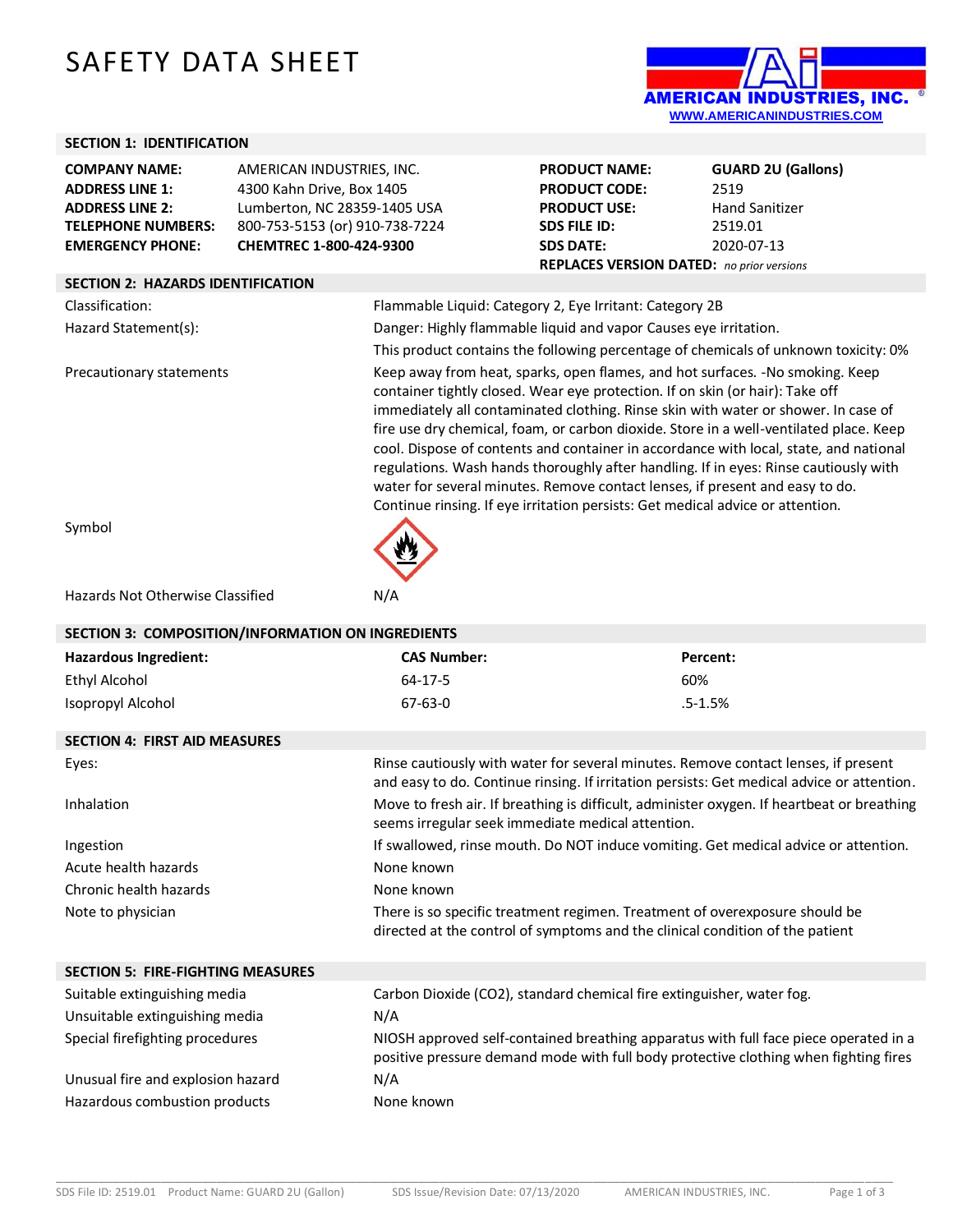| <b>SECTION 6: ACCIDENTAL RELEASE MEASURES</b>       |                                                                                     |                                                                                 |  |
|-----------------------------------------------------|-------------------------------------------------------------------------------------|---------------------------------------------------------------------------------|--|
| Personal protective equipment                       |                                                                                     | Refer to Section 8 for proper Personal Protective Equipment                     |  |
| Spill                                               | Absorb with non-combustible material like vermiculite, sand or earth and rinse with |                                                                                 |  |
|                                                     |                                                                                     | small amount of soapy water. Do not allow to drain into sewers or storm drains. |  |
|                                                     |                                                                                     | Dispose of in accordance with local, state and federal regulations              |  |
| Waste disposal                                      |                                                                                     | Dispose of in accordance with federal, state, and local regulations             |  |
| <b>RCRA Status</b>                                  |                                                                                     | Product should be fully characterized prior to disposal (40 CFR 261)            |  |
|                                                     |                                                                                     |                                                                                 |  |
| <b>SECTION 7: HANDLING AND STORAGE</b>              |                                                                                     |                                                                                 |  |
| Handling and storage                                | Store in well ventilated area. Keep away from extremes of temperature. Keep         |                                                                                 |  |
|                                                     | container tightly sealed when not in use.                                           |                                                                                 |  |
| Other precautions                                   | Keep out of reach of children                                                       |                                                                                 |  |
| Incompatibility                                     | Strong oxidizing agents.                                                            |                                                                                 |  |
|                                                     |                                                                                     |                                                                                 |  |
| SECTION 8: EXPOSURE CONTROLS/PERSONAL PROTECTION    |                                                                                     |                                                                                 |  |
| Hazardous Ingredient:                               | <b>OSHA PEL</b>                                                                     | <b>ACGIH TLV</b>                                                                |  |
| <b>Ethyl Alcohol</b>                                | 1000 ppm                                                                            | 1000 ppm                                                                        |  |
| Isopropyl Alcohol                                   | 500 ppm                                                                             | 400 ppm                                                                         |  |
| Engineering measures/controls                       | General ventilation and local exhaust.                                              |                                                                                 |  |
| Respiratory protection                              | Not required                                                                        |                                                                                 |  |
| Personal protective equipment                       | N/A                                                                                 |                                                                                 |  |
| <b>Additional measures</b>                          | Take precautionary measures against static discharge.                               |                                                                                 |  |
| <b>SECTION 9: PHYSICAL AND CHEMICAL PROPERTIES</b>  |                                                                                     |                                                                                 |  |
|                                                     |                                                                                     |                                                                                 |  |
| Appearance                                          | Clear colorless liquid                                                              |                                                                                 |  |
| Odor                                                | Mild odor                                                                           |                                                                                 |  |
| <b>Boiling point</b>                                | 176°F (80°C)                                                                        |                                                                                 |  |
| pH                                                  | $7.0 - 7.5$                                                                         |                                                                                 |  |
| Specific gravity (H20=1)                            | 0.905 @ 77°F (25°C)                                                                 |                                                                                 |  |
| Flash point                                         | 53°F (12°C)                                                                         |                                                                                 |  |
| Lower and upper flammability or explosive<br>limits | N/A                                                                                 |                                                                                 |  |
| Auto-ignition temperature                           | N/D                                                                                 |                                                                                 |  |
| Vapor pressure                                      | Not established                                                                     |                                                                                 |  |
| Vapor density (air =1)                              | 1                                                                                   |                                                                                 |  |
| Solubility in water                                 | 100%                                                                                |                                                                                 |  |
| VOC (Volatile Organic Compounds)                    | 0%                                                                                  |                                                                                 |  |
| <b>SECTION 10: STABILITY AND REACTIVITY</b>         |                                                                                     |                                                                                 |  |
| Reactivity                                          | None known                                                                          |                                                                                 |  |
| Chemical stability                                  | Stable                                                                              |                                                                                 |  |
| Possibility of hazardous reactions                  | None known                                                                          |                                                                                 |  |
| Conditions to avoid                                 | Ignition sources                                                                    |                                                                                 |  |
| Incompatible materials                              | Strong oxidizing agents                                                             |                                                                                 |  |
| Hazardous decomposition products                    | Oxides of carbon                                                                    |                                                                                 |  |
|                                                     |                                                                                     |                                                                                 |  |
| SECTION 11: TOXICOLOGICAL INFORMATION               |                                                                                     |                                                                                 |  |
| Toxicological information                           | Not established                                                                     |                                                                                 |  |
| Routes of entry                                     | Eyes, ingestion, inhalation                                                         |                                                                                 |  |
| Eyes                                                | May cause mild irritation                                                           |                                                                                 |  |
| Ingestion                                           |                                                                                     | Not a likely route of exposure under normal product handling conditions         |  |
|                                                     |                                                                                     |                                                                                 |  |